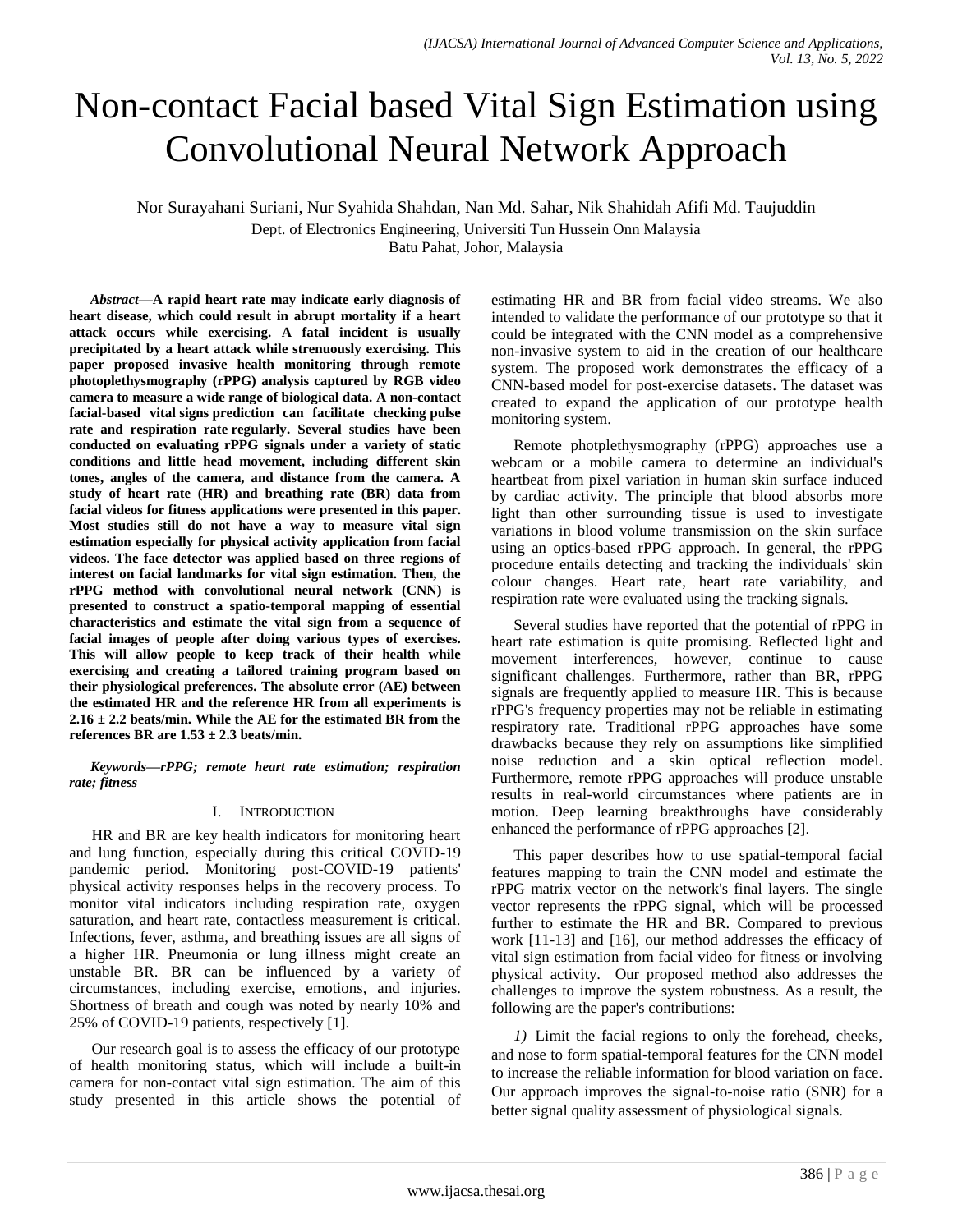*2)* Calculate HR and BR from the estimated rPPG signal, which is the CNN output. Our approach is in line with deep learning research community where many CNN frameworks have been successfully developed for detection and estimation. Further signal processing algorithms are proposed to estimate the HR and BR from the estimated rPPG signals.

*3)* For post-exercises with more variable heart rates, we use the rPPG signal to estimate HR and BR using CNN. From the best of our knowledge, very little study includes noncontact facial of different conditions performing several physical exercises especially for fitness development application.

The remainder of this paper is structured as follows. Section 2 provides a synopsis of related work areas. Section 3 describes how to use CNN architecture to effectively estimate rPPG and measure HR and BR after subjects perform several physical exercises. Section 4 goes over the experimental setup and metrics for evaluating performance. Section 5 summarises the findings and discusses potential future work.

## II. RELATED WORK

Previously, pulse oximetry was used to obtain noninvasive vital sign estimates by evaluating the PPG signal at different wavelengths. While non-invasive rPPG signal monitoring with a video camera is a viable technique for vital signs monitoring without even any electrodes or sensors directly contacting patients. The most of of rPPG estimation research was conducted under different illumination conditions, head movements, colour skin variations, and camera distance. All of these constraints were established using traditional methods. Deep learning has recently received a lot of attention.

# *A. Conventional Methods*

The rPPG's early work is entirely based on a signal processing approach. To generate colour signals, skin detection is applied to a selected RoI and the average is tracked over time. The green channel of rPPG signals produced the strongest signal, which roughly corresponds to an oxyhemoglobin absorption peak. After that, the Blind Source Separation (BSS) technique is used to separate the rPPG signals from the noise [3].

The HR could be extracted using the Fast Fourier Transform (FFT), which also indicates the respiratory rate based on the RoI of the entire face. The independent component analysis (ICA) method predicts HR based on the largest spectral peak between 0.75 and 4Hz. Poh et al. [4] used viola-jones face detection to determine the mean intensity of the red (R), green (G), and blue (B) colour channels. Then, ICA was used to demix the pulse signal from the raw RGB signals. To handle skin-tone mismatch and subject motions, combined RGB channels must be normalized. Cheng et al. [5] use independent vector analysis to separate the facial components from the background regions in order to address illumination artefacts. Wang et al. [6] proposed modified projection orthogonal to the skin tone to extract pulse. Haan et al. [7] proposed CHROM method where the RGB channels were projected into the chrominance subspace to eliminate motion components. Chen Lin et al. [8] proposed motion index method to develop a real-time contactless pulse rate status monitoring of head motion modelling using trajectories of tracked feature points. The BR in [9] was calculated using heart rate variability (HRV). Band-pass filtering and spectral analysis can be used to extract changes in the rPPG waveform. Similarly, in [10], the FFT is used to estimate HR from the rPPG signal, and motion analysis is used to estimate BR.

# *B. Deep Learning Methods*

HR convolutional neural network (HR-CNN) detects regions of interest (RoI) in a pretrained Convolutional Neural Network (CNN) model, extracts de-noised signals, and predicts HR using an estimator. Spetlik et al. [11] proposed end-to-end HR estimation with a single scalar value of predicted HR as the output network. Qui et al. [12] created an EVM-CNN architecture that includes face detection, feature extraction, and estimation. The RoI defined the central part of the human face and formed spatial decomposition and temporal filtering based on 68 landmarks. The CNN was used to estimate HR based on these feature images. Chen and Mcduff [13] addressed subject motion issues using DeepPhys, a deep convolutional network. To estimate the HR signal, the network learns spatial masks and extracts features from blood volume pulse (BVP) data. Yu et al. [8] used deep spatiotemporal networks to reconstruct rPPG signals from raw facial videos as well. The measured rPPG signal has peaks that correspond to the R peak of ground truth electrocardiogram (ECG) signals. The other CNN model for HR estimation developed in [14] is trained using transfer learning on images constructed from synthetic rPPG signals. The synthetic rPPG signals are generated by interpolating BVP or ECG signals.

Another paper in [15] developed and trained a 2D CNN for skin segmentation on both skin and non-skin region samples. The detected skin region was then subjected to conventional rPPG algorithms (ICA and PCA) for HR estimation. Furthermore, the RoI colour information was extracted using the Generative Adversarial Network (GAN) architecture [16]. This method was used to create a high-quality noiseless rPPG signal in order to improve HR accuracy performance.

The research in [17] combines 2D CNN with Residual Neural Network (RNN) models such as Long Short-Term Memory (LSTM) to compare the performance with other HR-CNN models. The facial input was fed into a 2D CNN, which then extracted spatial features from RGB frames of video. In the context of temporal domain, RNN was used to form spatial features. Other than that, the Siamese-rPPG algorithm is based on Siamese 3D CNN [18]. The proposed framework is intended to overcome a variety of noises on various facial appearances. For a better pulse pixels extraction, the forehead and cheek regions were chosen as the RoI to extract significant rPPG information. The predicted rPPG signals were produced by fusion branches at the intermediate layer with two 1D convolutional layers, and average pooling layer. Table I shows the summary of related works using CNN for HR estimation based on facial videos. Most of the outcome was tested on public standard datasets like PURE, MAHNOB and COHFACE.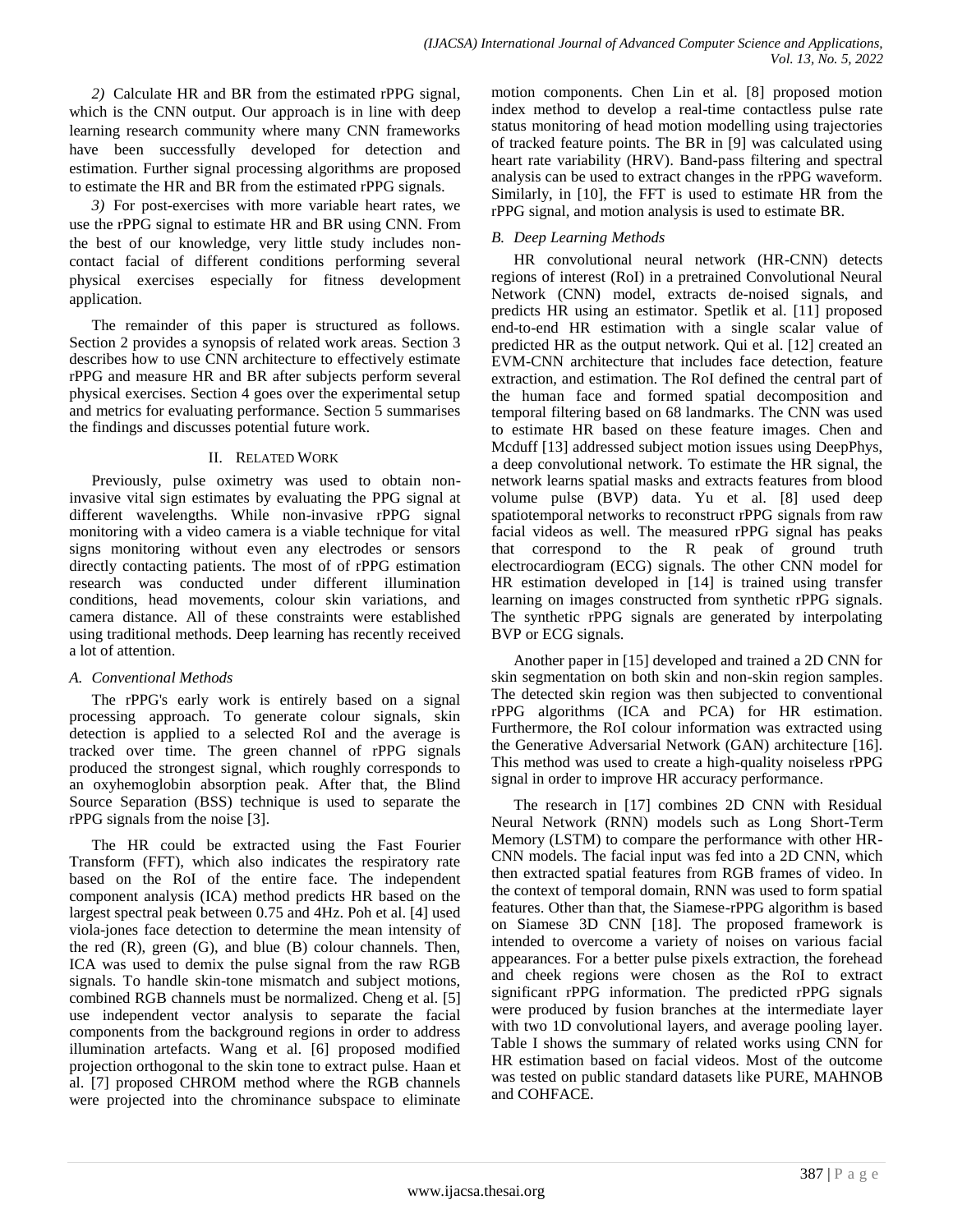| TABLE I. | <b>SUMMARY OF RELATED WORKS USING CNN</b> |  |
|----------|-------------------------------------------|--|
|          |                                           |  |

| Ref. | <b>Methods</b> | <b>MAE</b> | <b>RMSE</b> |
|------|----------------|------------|-------------|
| 11   | HR-CNN         | 10.09      | 13.14       |
| 12   | <b>EVM-CNN</b> | 6.85       | 6.95        |
| 13   | DeepPhysPCA    | 2.35       | 4.50        |
| 16   | Deep-HR        | 3.41       | 0.027       |

Instead of proposing a new framework to improve estimation performance through the use of deep learningbased methods, more understanding of CNN-based methods is required to clarify how it works with rPPG technology. Some research has also been conducted on the constraint and sensitivity of CNN-based networks in rPPG technology. According to the paper in [19], CNN for rPPG signal extraction is a learning-based information related to PPG signals, and the training is easily affected by the delay between the video data and the ground truth data. The CNNbased methods have some limitations, such as a limited number of frames. Some frameworks are not ideal for longterm signal estimation, possibly because they are only supporting for a specific dataset.

This paper addresses HR and BR estimation using the CNN method for subjects after they have completed a series of physical exercises in order to gain more valuable insights into the effectiveness of deep learning approaches in HR and BR prediction. Based on region-based skin detection, the recorded facial videos will be fed into CNN to create a spatio-temporal map of skin region. HR and BR are expected to be estimated using the spatiotemporal map. The comparison is made with ground truth data collected by contact-based HR and BR monitoring as presented in [20].

#### III. METHODOLOGY

This section will go into detail about several steps, such as preprocessing facial videos to extract skin regions and training spatio-temporal networks for rPPG estimation. Further investigation is required to calculate the HR and BR from our recorded dataset.

#### *A. Preprocessing*

The steps for preprocessing are as shown in Fig. 1. First, we convert the RGB input image to grayscale colour. Then, using Haar cascade for face detection, find the RoI in the input videos. The RoI of the face is divided into four sections: the Forehead, Eyes, Cheeks (including the Nose and Mouth), and Chin. The splitting steps are used to obtain local face features which capable to form sufficient RoI within the face area [22]. In Fig. 2, only two selected regions, the Forehead (Roi1) and both Cheeks and Nose (RoI2), serve as image training sequences for the CNN model. According to [23, 24], these areas typically contain more BVP information with the highest absorption region and are less affected by non-rigid motion such as smiling or eye blinking.



Fig. 1. Region based Skin Detection on Forehead, Cheeks, and Nose Areas.



Fig. 2. The Overall Architecture from Region-based Skin Detection as an Input to the CNN and Spatio Temporal Convolutional Blocks. The Output is Single Scalar Vector of Predicted rPPG Signal.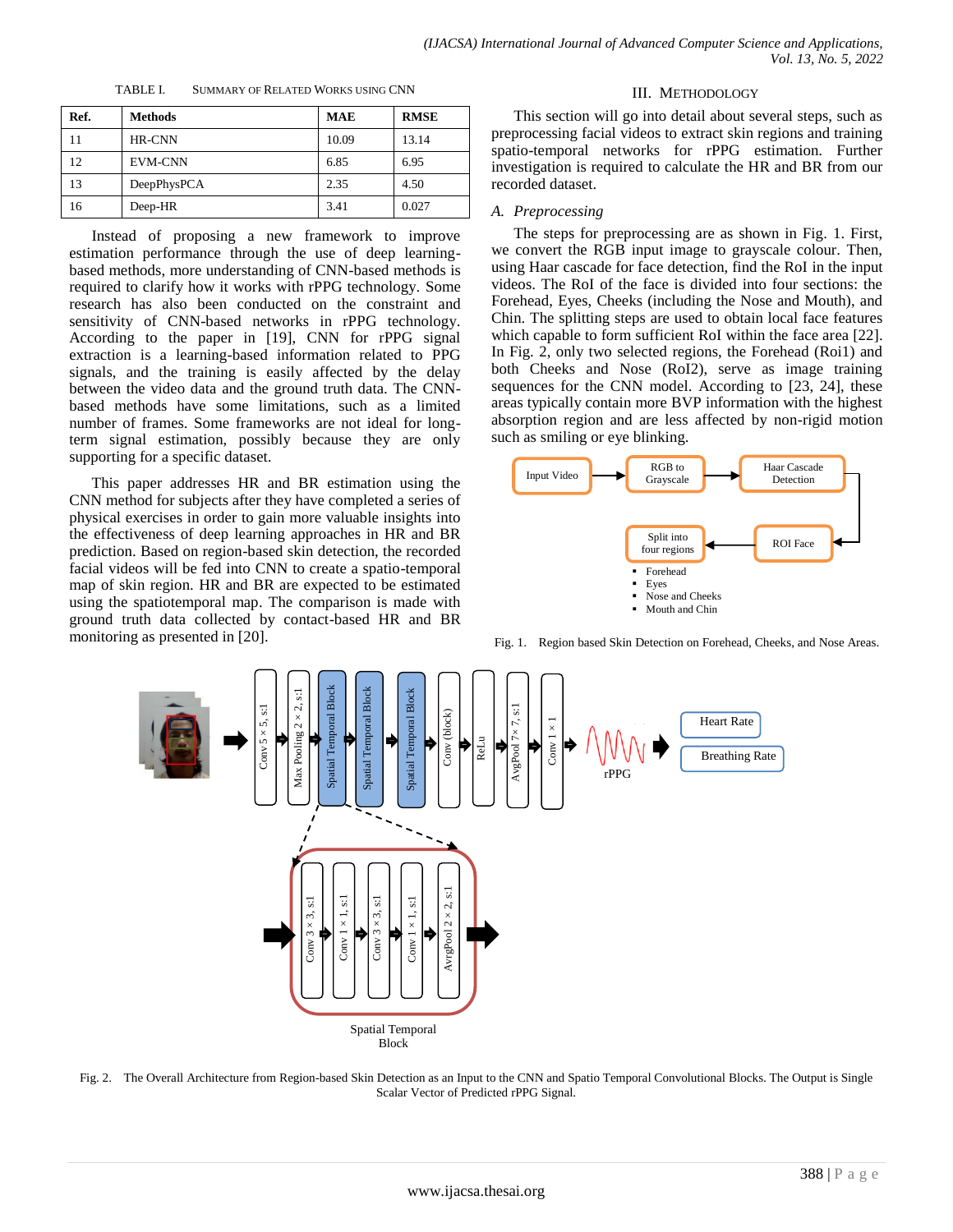#### *B. Convolutional Neural Network*

CNN was used specifically used to extract and estimate the single scalar vector of HR prediction. The CNN network is made up of multiple layers. Table II depicts the nine-layer CNN model structure. The first layer is a convolution kernel with a size of  $5 \times 5$  and a stride of 1, which produces 64 feature maps. To reduce noise in extraction, the pool layer of the second layer used to perform maximum down-sampling of  $2 \times 2$ . The next three layers are a spatio-temporal convolutional block with a  $10 \times 10$  kernel in the convolution layer and a  $2 \times 2$  kernel in the max-pooling layer. The highlevel image features are generated by 200 feature maps. The next convolution layer has 500 feature maps, a kernel size of 4, and an average pooling layer with a  $7 \times 7$  kernel. Convolution process, stride size, and pooling filter are used to minimise information loss while maintaining accurate physiological features for rPPG estimation.

The predicted rPPG signals are indicated by the output of spatio-temporal CNN from a single scalar vector. Each sample image was normalised to a size of  $64 \times 64$ , with additional padding. Padding is required for all convolutions to maintain a consistent size. The non-activation ReLU function was used with a learning rate of 0.0005, a batch size of 200, and a training time period of 30.

## *C. Interbeat Interval*

As shown in Fig. 3, peak detection is used to locate individual beats in the extracted rPPG signal. As a result, the inter-beat-interval (IBIs) is extracted from the rPPG signal The IBIs are correspond to the time intervals between consecutive beats. Then, filters applied to the extracted IBIs to remove false positive/negative peak detections.

| <b>CNN Layer</b> | <b>Layer Type</b>    | <b>No. of Feature Map</b> | <b>Input Size</b> |
|------------------|----------------------|---------------------------|-------------------|
| Layer 1          | Conv.                | 20                        | 64 x 64           |
| Layer 2          | mPool                | 20                        | $32 \times 32$    |
| Layer 3          | <b>ST Conv Block</b> | 200                       | $16 \times 16$    |
| Layer 4          | <b>ST Conv Block</b> | 200                       | $8 \times 8$      |
| Layer 5          | <b>ST Conv Block</b> | 200                       | $8 \times 8$      |
| Layer 6          | <b>ST Conv Block</b> | 200                       | $4 \times 4$      |
| Layer 7          | ReLU                 | 500                       | $4 \times 4$      |
| Layer 8          | AvrgPool             | 16                        | $1 \times 1$      |
| Layer 9          | Conv.                | 1                         | $1 \times 1$      |

TABLE II. NETWORK ARCHITECTURE





For valid peaks, the absolute IBI sequential difference should be less than 0.5 seconds. The HR is calculated by averaging all IBI over a time window and computing the inverse signals [21]. The IBI series is calculated as  $IBI_{t_n} =$  $t_n - t_{n-1}$  where  $t_n$  is the time of *n*-th detected peak. To simplify,  $HR = 1/\overline{IBI}$  where  $\overline{IBI}$  is the mean of all inter-beat intervals within the time window. So, multiplying the HR in beats-per-minute by 60 yields the HR in beats-per-minute. For further analysis, the heart rate data is saved in a .csv file.

## *E. Respiration Rate Calculation*

The normal respiration rate while people at resting condition is 12 to 20 beats per minute (bpm) [25]. Less than and more than this range are considered unstable respiration rates, indicating a slower (13bpm) or faster (>20bpm) breathing rate. Peak detection of the rPPG signal was used to estimate the BR using a time-domain technique. The duration of BR is defined as the time lag between the first and last detected peak. As a result, using spectral analysis on the estimated HR signal, the BR can be estimated. The power spectral density (PSD) was calculated, and the highest frequency amplitude within a plausible frequency range was chosen to represent the respiratory signal. The plausible respiratory frequency range was set from 0.1Hz to 0.4Hz.

## *F. Performance Metric Evaluation*

The metrics evaluation used root mean square error (RMSE) and mean absolute error (MAE) to quantify the performance of proposed methods between predicted HR and BR rate and the ground truth. The fit standard error, or RMSE, was used to evaluate the best fitting of both estimated and ground truth data. As a result, as the RMSE decreases, so does the goodness of fit. The following equations were used to calculate the RMSE and MAE:

$$
RMSE = \sqrt{\frac{1}{N} \sum_{i=1}^{N} |R_i - P_i|}
$$
\n(1)

$$
MAE = \frac{1}{N} |R_i - P_i| \tag{2}
$$

Where  $R_i$  and  $P_i$  denote as the ground truth and predicted HR and BR, respectively. While *N* is the total number of heartbeats and respiration rate per minute.

#### IV. RESULT AND DISCUSSION

#### *A. Datasets*

This work used a self-collected dataset of 80 videos, as described in [20]. A total of 20 subjects with frontal view of face videos and 4 videos from each participant were obtained. All subjects are in good health and have signed a consent form to participate in the study. The video was shot under visible lighting with a webcam and a smartphone camera. Subjects perform three different conditions: 1) relaxed mode, (2) after a walking exercise, and (iii) after going up and down stairs. After each exercise, subjects were asked to sit still, and their facial expressions were recorded. The ground truth of each subject's HR and BR were taken within 60 seconds, with the pulse sensor and pulse oximeter collecting the data and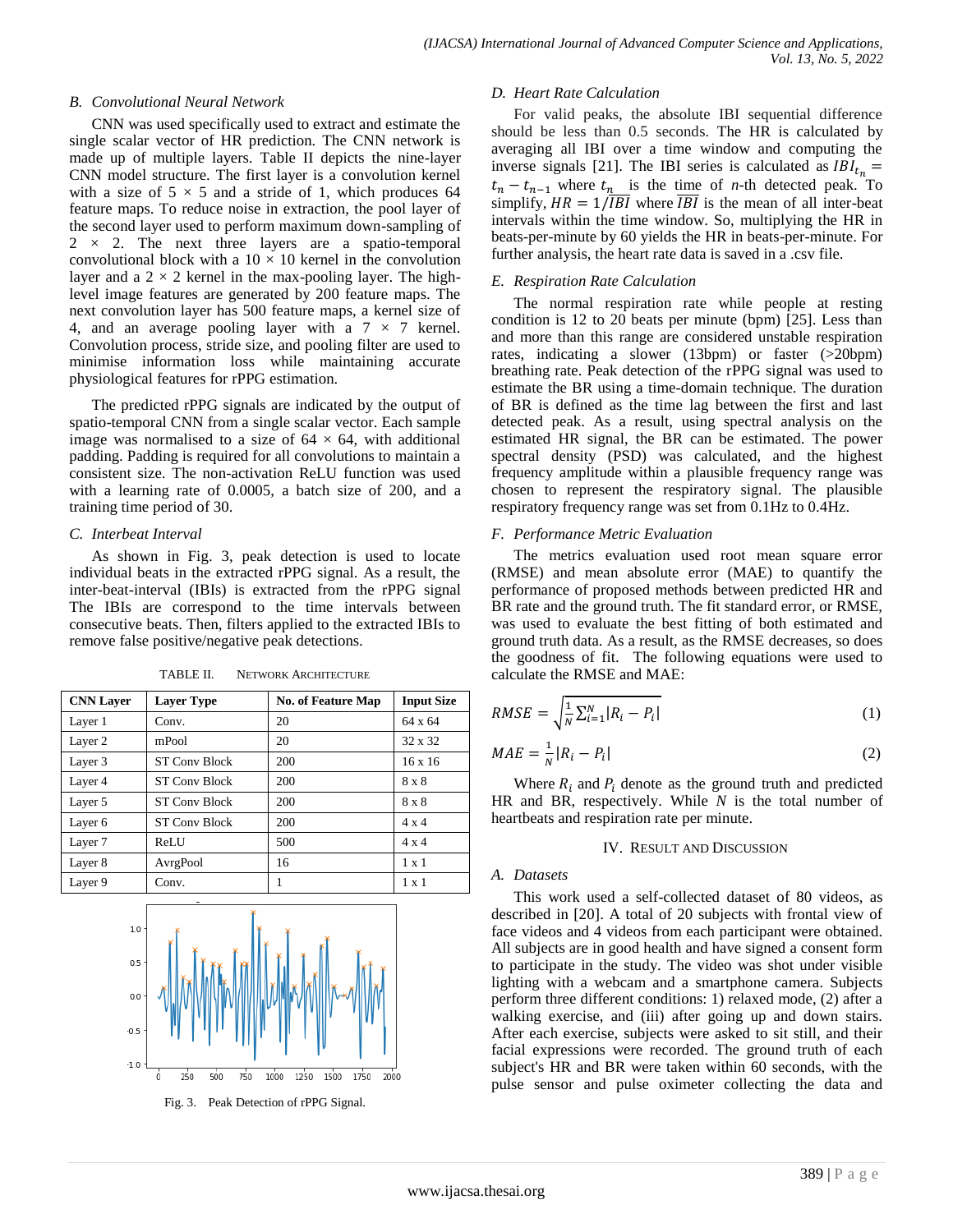feeding it to the Arduino microcontroller for data evaluation. The final heartbeat values were displayed on the LCD screen.

Fig. 4 shows the schematic design of the prototype to collect the benchmark value of the HR and BR. The development and testing of this prototype has been done using standard PM100 pulse oximeter model. This prototype of selfcollected facial dataset will be tested with another state-of-theart algorithm to extract the rPPG signal using CNN-based model. The CNN network was implemented using Phyton with Tensor Flow and Keras framework within Colab notebook. The proposed work is validated with our selfcollection post-exercise dataset which contains facial videos of different lighting conditions and taken from smartphone or webcam. We have produced three different set of exercise mode to evaluate the proposed framework efficiency. At the same time, validate the effectiveness of our health monitoring prototype. We observed that the dataset which consists varying pose of less motion yields better accuracy in terms of HR and BR estimation. Motion artefacts and lighting variations also causing lots of noise in the extracted rPPG signal. Hence, the number of false positive or negative peak detections will increase.

#### *B. Heart Rate Analysis*

The simulation work was done in order to compare the measured HR to the predicted HR. The comparisons for the rest and post-exercise conditions are shown in the following figures. The efficacy of the proposed RoI was experimentally validated using the extracted rPPG signal for both HR and BR estimation. Fig. 5 depicts a comparison of measured and estimated HR when the subject is at rest. The estimated HR falls within the normal range of 60 to 100bpm. Fig. 6 and 7 depict a sample of the subject after exercises, which are walking and staircase exercises. The difference between measured and estimated HR for post-exercise falls within a range of more than 80 bpm. According to our observations, the estimated HR based on the CNN model agrees well with the measured HR from the prototype developed in our previous work. Our proposed method accurately calculates the changes in estimated HR from rest to post exercise.



Fig. 4. The Schematic Design of the Health Monitoring Prototype [20].



Fig. 5. Measured Heart Rate against the Estimated Heart Rate while Subjects Resting Conditions.



Fig. 6. Measured Heart Rate against the Estimated Heart Rate for Subject after Walking Exercise.



Fig. 7. Measured Heart Rate against the Estimated Heart Rate for Subject after Stairs Exercise.

From the results in Table III, the RMSE and MAE are derived from the average measured of the actual HR and predicted HR for all subjects for several types of exercises. The average of actual HR for resting, walking and after stairs exercise are 87.75, 89.8 and 95.3, respectively The MAE for our proposed method using our self-collected physical exercise dataset is very good, falling within the  $2.16 \pm 2.2$ beats/min range. To evaluate our dataset using our proposed method, we compared it to other state-of-the-art methods based on CHROM, ICA, PCA and HR-CNN. Our proposed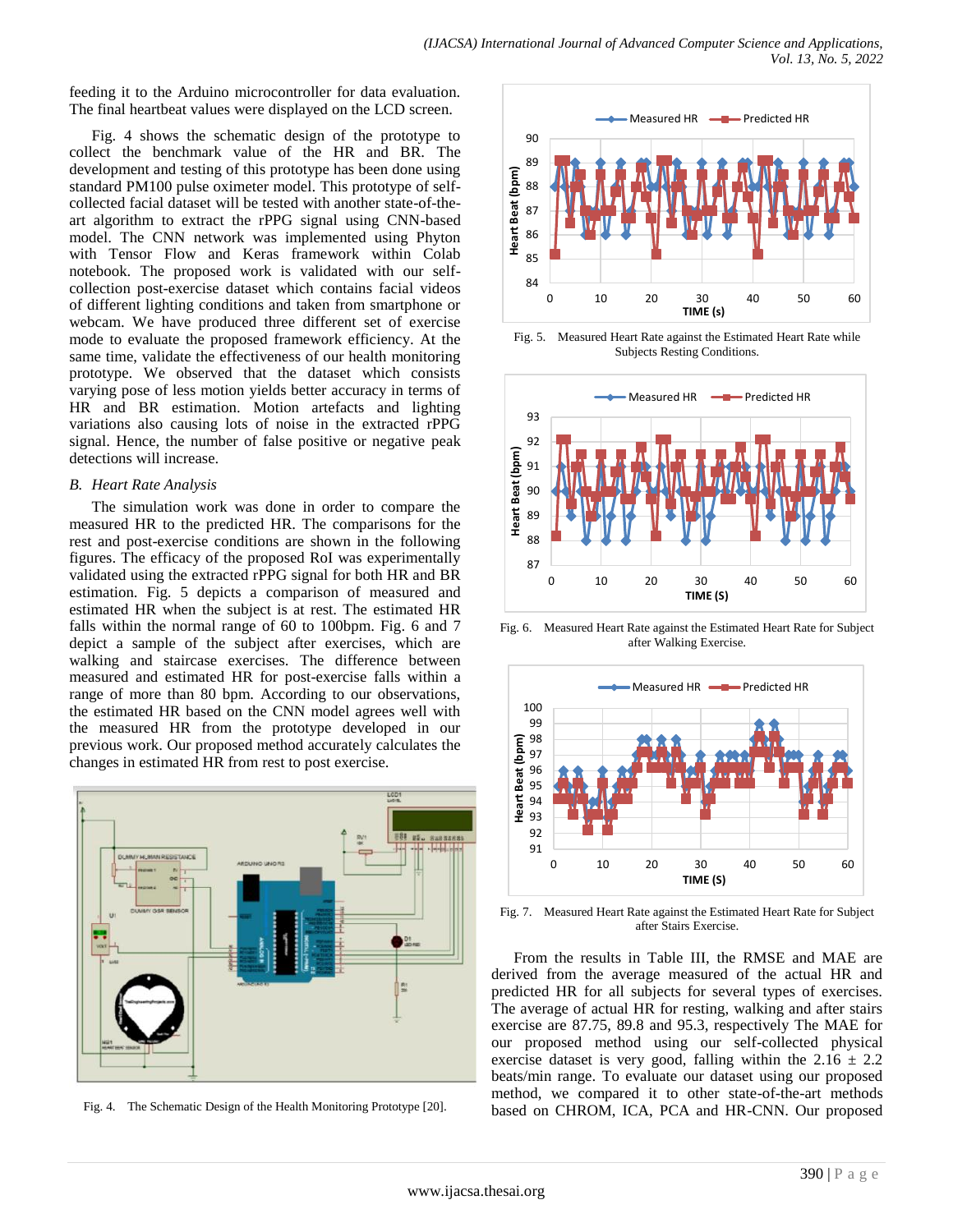method outperforms the traditional CHROM, ICA and PCA methods with low MAE and RMSE. We conclude that CNN based methods are more accurate and present relevant beats from the pulse rate series for HR estimation. We demonstrate the similar process for BR performance.

TABLE III. HR ANALYSIS BASED ON AVERAGED MEASURE, RMSE AND MAE

| <b>Method</b>      | <b>Exercise</b> | Predicted <sub>avg</sub> HR | <b>RMSE</b> | <b>MAE</b> |
|--------------------|-----------------|-----------------------------|-------------|------------|
| CHROM[7]           | Rest            | 75.97                       | 11.47       | 5.4        |
|                    | Walk            | 78.98                       | 10.92       | 7.64       |
|                    | <b>Stairs</b>   | 69.6                        | 21.19       | 9.48       |
|                    | Rest            | 75.2                        | 5.22        | 0.97       |
| ICA[15]            | Walk            | 67.65                       | 12.67       | 8.21       |
|                    | <b>Stairs</b>   | 68.8                        | 14.94       | 10.05      |
|                    | Rest            | 85.43                       | 9.72        | 3.9        |
| PCA[15]            | Walk            | 77.88                       | 2.17        | 1.14       |
|                    | <b>Stairs</b>   | 79.03                       | 7.44        | 7.98       |
| HR-CNN[11]         | Rest            | 83.05                       | 2.52        | 2.80       |
|                    | Walk            | 80.65                       | 2.55        | 2.91       |
|                    | <b>Stairs</b>   | 88.37                       | 2.37        | 2.15       |
| Proposed<br>Method | Rest            | 87.47                       | 1.92        | 1.72       |
|                    | Walk            | 80.48                       | 2.37        | 2.96       |
|                    | <b>Stairs</b>   | 86.1                        | 2.64        | 1.8        |
|                    | Overall         |                             | 2.31        | 2.16       |

#### *C. Breathing Rate Analysis*

Fig. 8 depicts a comparison of measured and estimated BR when the subject is at rest. The estimated BR falls within the normal range of 15 to 20bpm. Fig. 9 and 10 show a sample of the subject after exercises, which are walking and stairwell exercises. The difference between measured and estimated BR for post-exercise falls within a range of more than 20 bpm. The curves are simulated from the extracted rPPG signals within a constant distance from the camera. ow SNR. Rapid changes of breathing rate can be detected from resting position and stairs exercise. This is accomplished by selecting the peak in the spectrum that provides the highest SNR for the pulse signal.



Fig. 8. Measured Heart Rate against the Estimated Heart Rate while Subjects at Resting Conditions.



Fig. 9. Measured Heart Rate against the Estimated Heart Rate for Subject after Walking Exercise.



Fig. 10. Measured Heart Rate against the Estimated Heart Rate for Subject after Stairs Exercise.

Table IV derived the RMSE and MAE from the average measured of the actual BR and predicted BR for all subjects for several types of exercises. The average of actual BR for resting, walking and after stairs exercise are 19.9, 20.5 and 24.8, respectively. The MAE for our proposed method of estimating BR is between 2.16 and 2.2 beats/min. We demonstrated the effectiveness of BR peak finding interpolation and reported an acceptable MAE of less than 2 bpm. The method is compared to various state-of-the-art methods (CHROM, PCA, and ICA) and an HR-CNN-based method. For our specific post-exercise dataset, our proposed technique produced valuable findings. Although the use of the CNN framework in our suggested method does not compete with other deep learning methods, it is sufficient to examine the practicality of our prototype as a non-invasive health assessment system.

The results presented for HR and BR estimation show a high level of agreement between calculated and ground truth measurements. Based on the HR and BR analysis in Table III and Table IV, the CHROM method has the highest RMSE and MAE. CHROM is typically used to remove noise caused by light reflection via colour difference channel normalisation. For the purposes of comparison, both the ICA and PCA methods are types of BSS techniques in which independent signal sources are filtered from a mixed signal. Both ICA and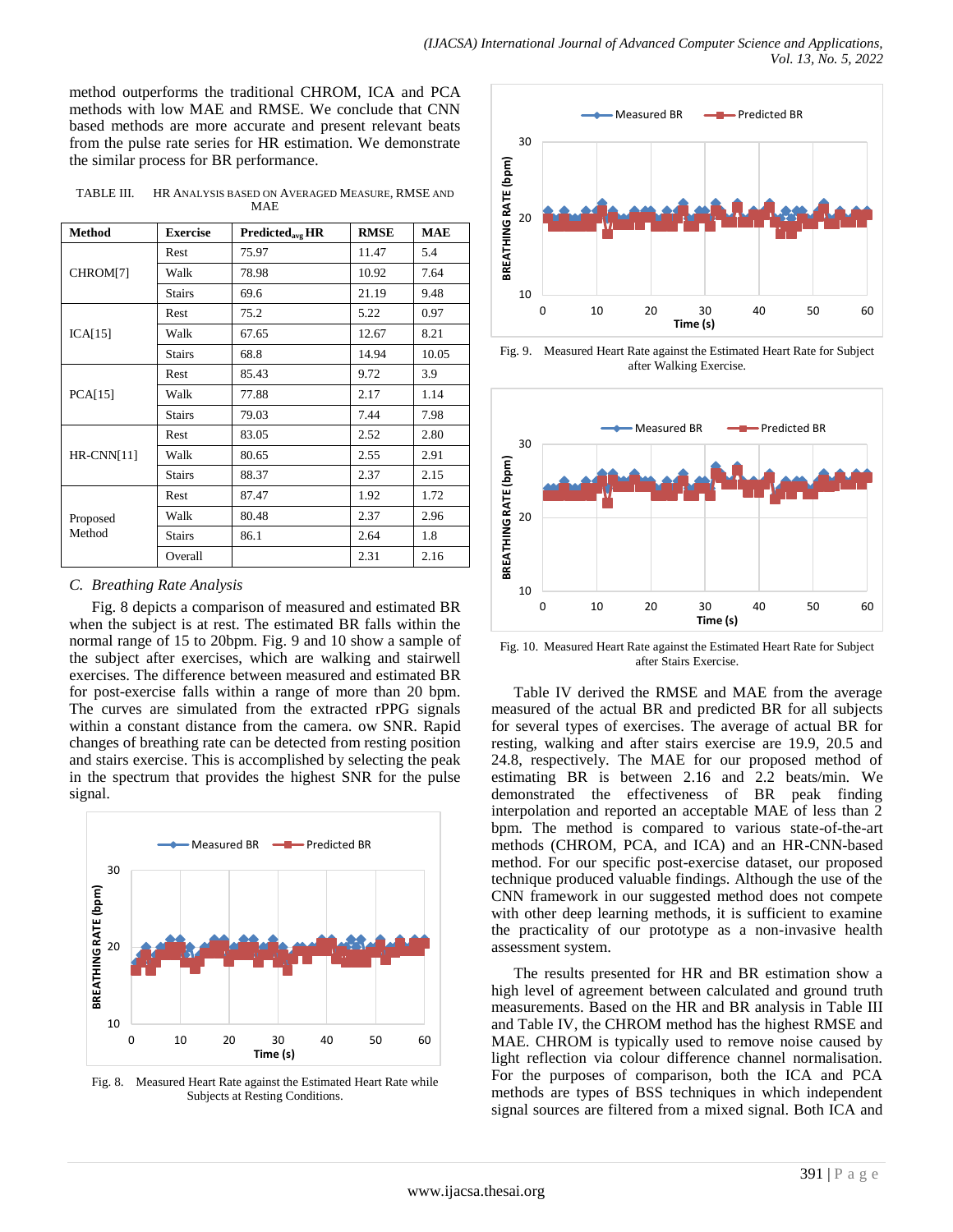PCA improved the RMSE and MAE in this simulation work. Most rPPG research studies have a very limited post-exercise dataset. Despite the fact that several deep learning methods have been implemented in the facial-based rPPG dataset, our results validated on this self-collected post-exercise dataset are comparable to other state of-the-art algorithm.

Based on the experimental results and performance evaluation, the proposed RoI of facial regions is effective for CNN model in forming spatio-temporal features for rPPGg signal estimation. A low percentage of MAE and RMSE indicates that the RoI selection is significant in improving the SNR for better signal quality assessment. We can assume that the majority of significant pulse pixels are located on forehead and cheeks. In practice, the most significant impediment to accurate HR and BR analysis is false peak detection. The signal was interpolated at 256 Hz to sharpen the peaks and manage the latency. Beat-to-beat pulse rate values were computed from the interbeat intervals. When calculating the interval between beats, a false peak detection appears as an incorrect beat and causes a major error in the HR and BR analysis of a healthy person. Removing unnecessary peaks may also have an impact on HR and BR estimation.

However, there are few limitations included in our study. The HR and BR estimation from the extracted rPPG signal requires further evaluation using CNN. The end-to-end approach of CNN model will be efficiently incorporated into our model's future development. Due to the limitations of the dataset used for this study, we will increase the duration of exercise and the recorded time to produce more variation in the HR and BR signal patterns. In the future, we will use adaptive RoI detection to improve the efficacy of our regionbased skin detection model.

| <b>Method</b>      | <b>Exercise</b> | Predicted <sub>avg</sub> BR | <b>RMSE</b> | <b>MAE</b> |
|--------------------|-----------------|-----------------------------|-------------|------------|
| CHROM[7]           | Rest            | 17.28                       | 14.98       | 4.46       |
|                    | Walk            | 17.85                       | 7.99        | 3.46       |
|                    | <b>Stairs</b>   | 22.30                       | 13.77       | 2.38       |
| ICA[15]            | Rest            | 18.28                       | 2.16        | 1.01       |
|                    | Walk            | 18.85                       | 3.17        | 1.01       |
|                    | <b>Stairs</b>   | 23.3                        | 2.95        | 3.93       |
| PCA[15]            | Rest            | 18.73                       | 4.08        | 2.97       |
|                    | Walk            | 19.30                       | 5.09        | 2.97       |
|                    | <b>Stairs</b>   | 23.75                       | 2.87        | 1.89       |
| $HR$ -CNN[11]      | Rest            | 18.52                       | 2.53        | 1.89       |
|                    | Walk            | 20.25                       | 1.94        | 1.85       |
|                    | <b>Stairs</b>   | 25.61                       | 1.52        | 1.51       |
| Proposed<br>Method | Rest            | 19.03                       | 2.93        | 0.89       |
|                    | Walk            | 19.60                       | 0.94        | 1.89       |
|                    | <b>Stairs</b>   | 24.05                       | 1.72        | 1.81       |
|                    | Overall         |                             | 1.86        | 1.53       |

#### TABLE IV. BR ANALYSIS BASED ON AVERAGED MEASURE, RMSE AND MAE

## VI. CONCLUSION AND FUTURE WORK

We may conclude that the results are promising enough to support the effectiveness of the CNN model in extracting relevant pulse pixels for further analysis. For HR estimation, our methods achieved an average RMSE of 2.31 and MAE of 2.16. The overall BR estimation had an average RMSE of 1.86 and an MAE of 1.53. Our methods perform well in a variety of post-exercise facial video streams under controlled lighting conditions, whether utilizing a camera or a smartphone.

In the future, an end-to-end CNN approach will be established using this dataset for simulating HR and BR estimation. This system can be upgraded to detect sudden changes in heart rate and breathing patterns. Furthermore, this system made use of a partial face region, which was expected to contribute the most blood variation. The system will be improved in real-time scenario especially when subject performing head movements.

Other factors under consideration for future research include increase the number of hidden layers in the CNN framework and optimizing the network design to achieve more promising outcomes. The number of layers, number of filters per convolutional layer, and number of neurons per dense layer could all have a significant impact and provide an automatic method of determining the best network architecture. Further investigation can be performed such as improving the CNN framework and comparing the influence of colour channel performance, particularly in terms of rPPG signal accuracy and artifact removal.

#### ACKNOWLEDGMENT

This research was supported by Universiti Tun Hussein Onn Malaysia (UTHM) through Tier 1 Grant (Vot H756).

#### **REFERENCES**

- [1] Jean Pierre Tincopa1 , Paulo Vela-Anton, Cender U. Quispe-Juli, Anthony Arostegui, "Development of an IoT Device for Measurement of Respiratory Rate in COVID-19 Patients", In International Journal of Advanced Computer Science and Applications, pp. 1009-1016, Vol. 13, No. 4, 2022.
- [2] Chun-Hong Cheng, Kwan-Long Wong, Jing-Wei Chin et al., "Deep Learning Methods for Remote Heart Rate Measurement: A Review and Future Research Agenda", In Sensors (Basel, Switzerland), Vol. 21, No. 18, 2020.
- [3] Ming-Zher Poh, Daniel J. McDuff, Rosalind W. Picard, "Non-contact, automated cardiac pulse measurements using video imaging and blind source separation", In Optics Express, pp. 10762-10774, Vol. 18, No. 10, 2010.
- [4] Poh, M.Z., McDuff, D.J., and Picard, R.W, "Advancements in noncontact, multiparameter physiological measurements using a webcam", In IEEE Transactions on Biomedical Engineering, pp. 7-11, Vol. 58, No. 1, 2010.
- [5] Juan Cheng, Xun Chen, Lingxi Xu. et al., "Illumination Variation-Resistant Video-Based Heart Rate Measurement Using Joint Blind Source Separation and Ensemble Empirical Mode Decomposition," In IEEE Journal of Biomedical and Health Informatics, pp. 1422-1433, Vol. 21, No. 5, 2017.
- [6] Wenjin Wang, Albertus C. den Brinker, Sander Stuijk et al., "Algorithmic Principles of Remote PPG," In IEEE Transactions on Biomedical Engineering, pp. 1479-1491, Vol. 64, No. 7, 2017.
- [7] Gerard de Haan, Vincent Jeanne, "Robust Pulse Rate from Chrominance-Based rPPG," In IEEE Transactions on Biomedical Engineering, pp. 2878-2886, Vol. 60, No. 10, 2013.